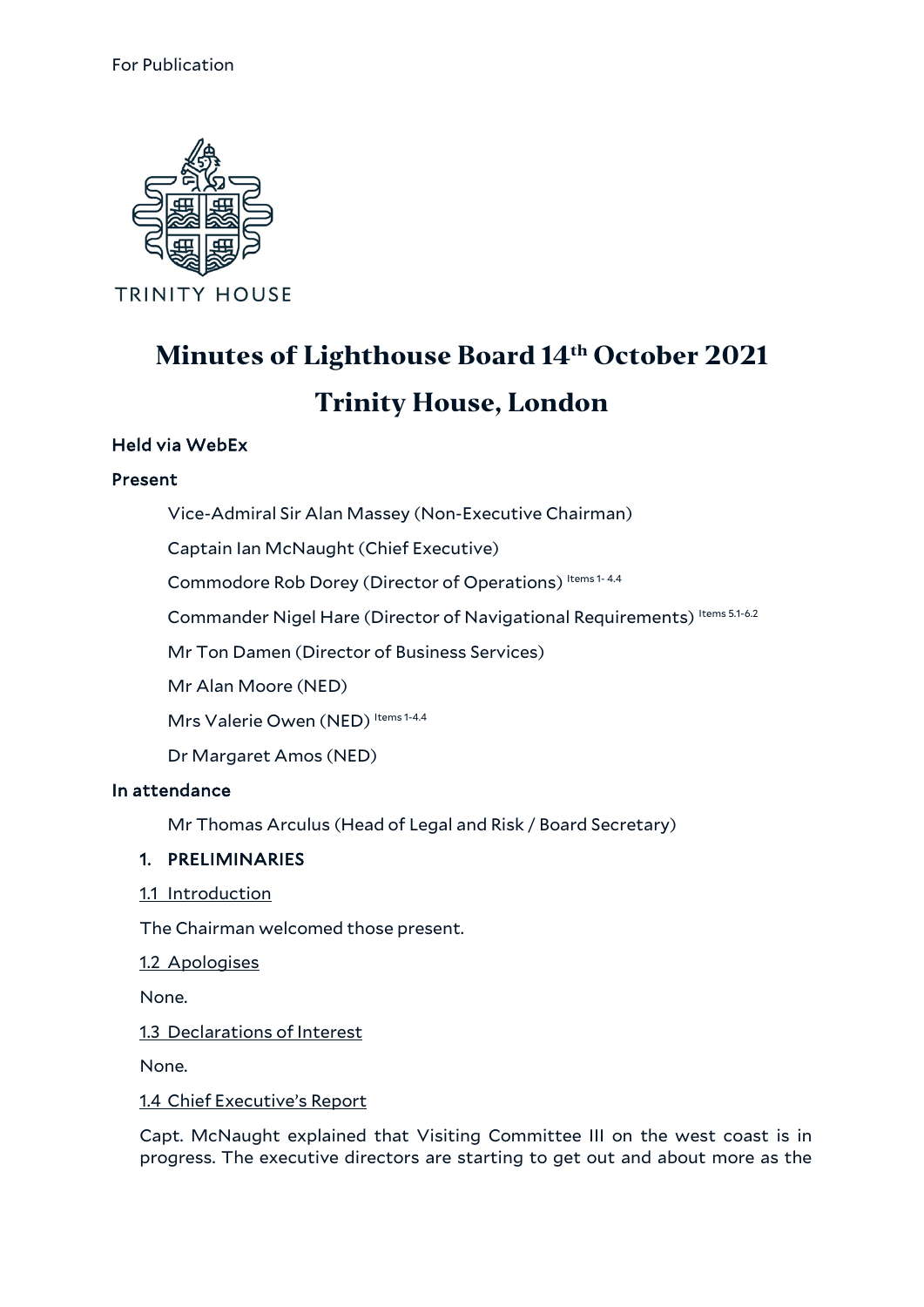COVID situation improves and Capt. McNaught and Cdre Dorey have recently been interviewed for a documentary film about Trinity House on board THV GALETEA.

Much work is being done by the GLA finance departments and by GRAD on their respective Corporate Plans. TH's Corporate Plan will be discussed in detail and recommended for approval further down this meeting's agenda.

TH hosted a Vessel Replacement Project tender submission briefing on Monday 11th. The event was hosted virtually, and all of the shipyards which had passed the Selection Questionnaire were invited to participate.

The Chief Executives' Committee (CEC) meeting took place on 8 October. The meeting featured discussion on corporate plans but also on the future of tri-GLA procurement projects and the review of the GLA/DfT Framework Document in the context of Brexit.

The Shipping Minister will visit Tower Hill next Wednesday for one hour. The Executive Team will use the opportunity to brief him on matters of key importance.

The Multi-lateral meeting is scheduled to happen on 23<sup>rd</sup> November.

Sir Alan Massey asked for clarification on TH's role in the IMO 'Triple III' code audit. Cdr Hare explained that audit is looking at how TH delivers its statutory role on behalf of the UK Coastal State and how TH interacts with other entities such as the SoSRep.

The CEC also discussed environmental targets. The GLAs already do much to embrace new technologies but know that the ships are the largest emitters of greenhouse gases and, besides trialling cleaner fuels on THV ALERT and incorporating hybrid propulsion into THV PATRICIA's replacement, TH may have to look at more careful and judicious planning to reduce fuel consumption. This will also have to be balanced with proper delivery of the statutory function.

Irish Lights is planning to commence their ILV GRANAILLE replacement project next year. Their aspiration will be for delivery of a new vessel in 2028.

# 2. STRATEGY

#### 2.1 DfT/Parliamentary

The Shipping Minister will be at Trinity House on 20 October and will be briefed on the Vessel Replacement Project and other matters of key importance.

2.2 JSB Strategic Agenda

Noted.

#### 2.3 JSB Meeting Agenda and "Lines to Take"

The Board discussed the "lines to take" paper and agreed lines to take at the meeting.

#### 2.4 CEC Meeting Report

Capt. McNaught provided a brief summary of the CEC meeting on 8<sup>th</sup> October.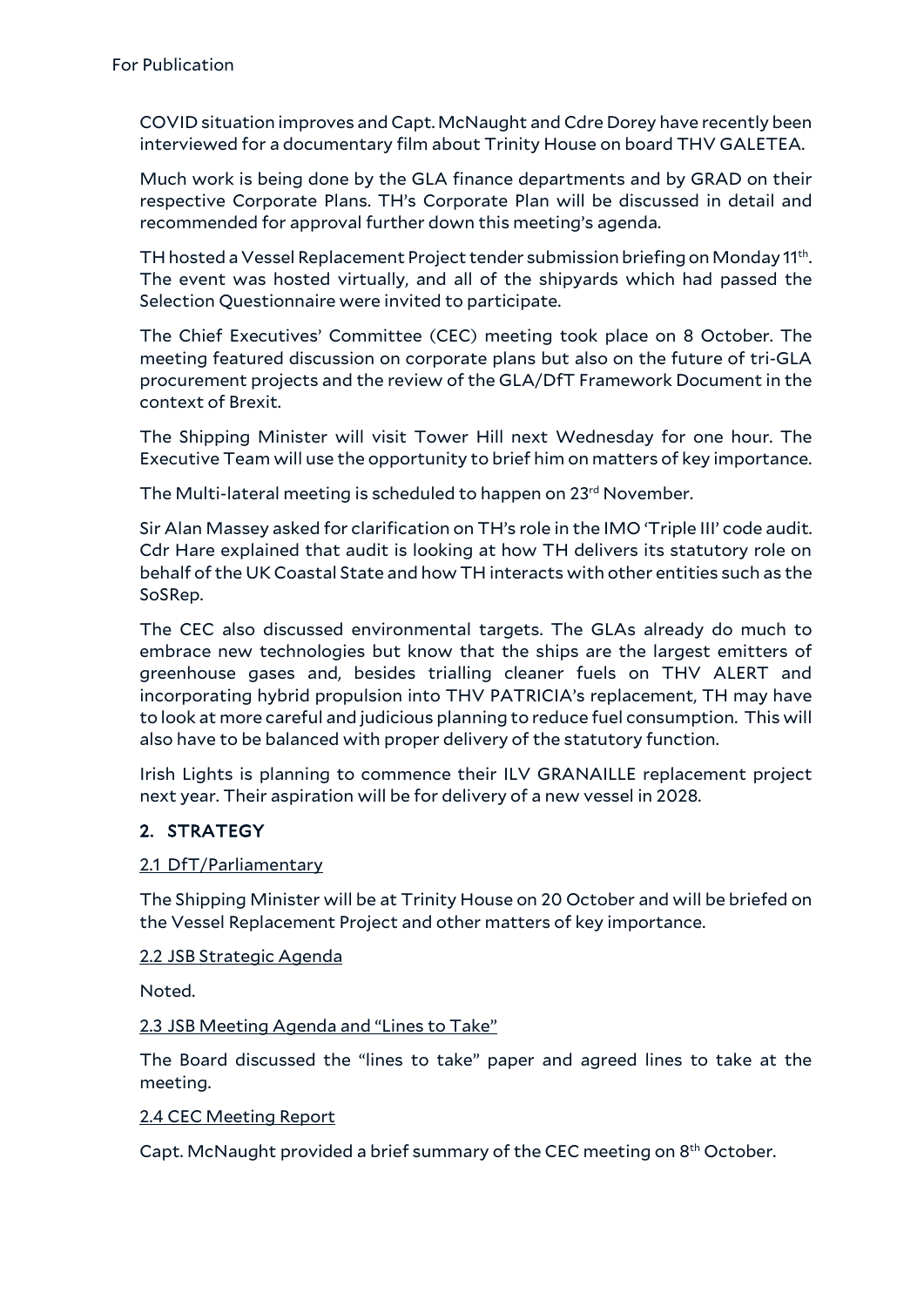A discussion followed about the pressing need to resolve tri-GLA procurement issues post-Brexit, in particular with regard to the impending helicopter contract renewal.

#### 2.5 Corporate Plan

Mr Damen made a presentation on the TH Corporate Plan. Including key themes from the NLB and IL Corporate Plans.

The presentation also included a timeline of vessel replacement scheduling on which to base other investment decisions. The Board discussed the frequency of fleet reviews and the expectation that a light-touch review of risk and response requirements will need to be carried out within 5 years. The Corporate Plan includes funding for this in 2026.

Engagement is needed with NLB to ensure alignment of our approaches.

## [Action: JSB Members to raise the subject of alignment of vessel replacement schedules at JSB]

Mr Damen also presented on climate change and TH's carbon footprint, in the context of Greening Government Commitments targets requiring an 8% reduction in greenhouse gas emissions. The Board noted that the lion's share of TH's GHG emissions is from the ships and discussed how reductions could be made by changing operational practices.

The Board also discussed investments in the estate for environmental benefits.

The Board discussed ways as in which current supply chain issues were being derisked.

#### [Action: Mr Damen to add wording the de-risking of supply chains in the Plan]

Noting the ambitious nature of the Plan, the Board asked the Executive Team for confirmation that it is realistically achievable and will not result in missed targets, large underspends, or both. Cdre Dorey confirmed that he believed it was correct to be ambitious, all of the projects need to be done, and we should be able to deliver.

The Board RESOLVED that it was content to note and approve the Plan, subject to some small editorial changes as discussed today.

# 3. PERFORMANCE

#### 3.1 Health and Safety Manager's Report

The Board discussed the incident in Swansea involving a forklift truck.

Cdre Dorey and Mrs Owen (both attending the meeting by video link from Swansea) had discussed the incident that morning with the Buoy Yard Supervisor in Swansea and had gained some important insights.

Mrs Owen made some observations about the need for projects to include designs for temporary works and maintenance of equipment and also the transferability of Standard Operating Procedures – which need to be bespoke for the individual work site.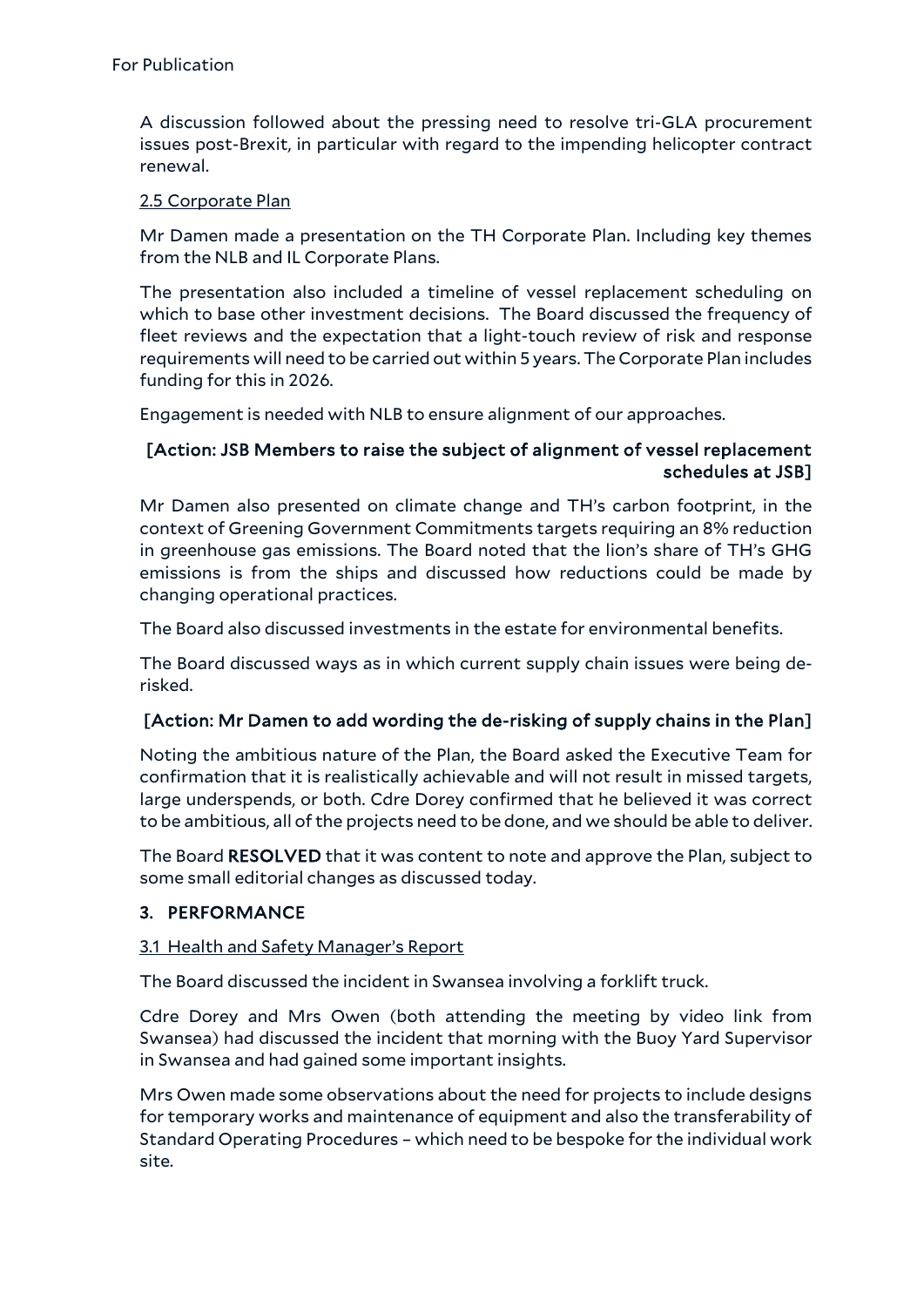The Board discussed the safety culture of the organisation and scope for its improvement. Cdre Dorey explained ongoing work including targeted safety campaigns.

Mr Moore observed that the report comprises a list of incidents with little commentary or overview. More could be said about the safety initiatives across the Service as a whole.

## [Action: H&S Manager to look to consolidate the report to include safety across the Service]

## [Action: The Board noted that the H&S Manager was due to attend the Lighthouse Board in January. The Board would like to hold a separate dedicated safety session on the same day]

Mr Moore offered to do some preparatory work in advance and to speak to key personnel beforehand in order to derive best value from the related discussions in January.

# [Action: Capt. McNaught and Mr Moore to discuss the plan for the January safety meeting with H&S Manager]

#### 3.2 Business Performance (KPIs)

Noted.

#### 3.3 Navigational Requirements Report – 6 September – 6 October 2021

Casualties occurred at: 2 Lighthouses and 2 buoy stations. 1 casualty had been bought forward from the previous period, with nil casualties awaiting rectification. The "Out of Position" casualty at the Breaksea Buoy was a software error during the PAKNET upgrade project which affects remote system monitoring. This type of error (casualty) is corrected in the monitoring system by the Planning Centre until attendance at the station is possible to apply software updates.

#### 3.4AtoN availability Progress Report

Noted.

3.5 AtoN Casualty Return

Noted.

3.6 Mid-Year review of Out Turn

Noted.

3.7 Executive Finance Paper (abridged)

- Net running cost underspend is predominantly pay and non-pay. Pay underspend is a result of vacancies and top-of -competency budgeting which will be revised in next year's Corporate Plan and budgeting approach.
- Outturn assumes approval of TH2040 for pay, and utilisation of the Executive Reserve to cover some of the overspend areas. All budget holders are coming in on budget for non-pay. Capital underspend is mainly driven by the delayed PATRICIA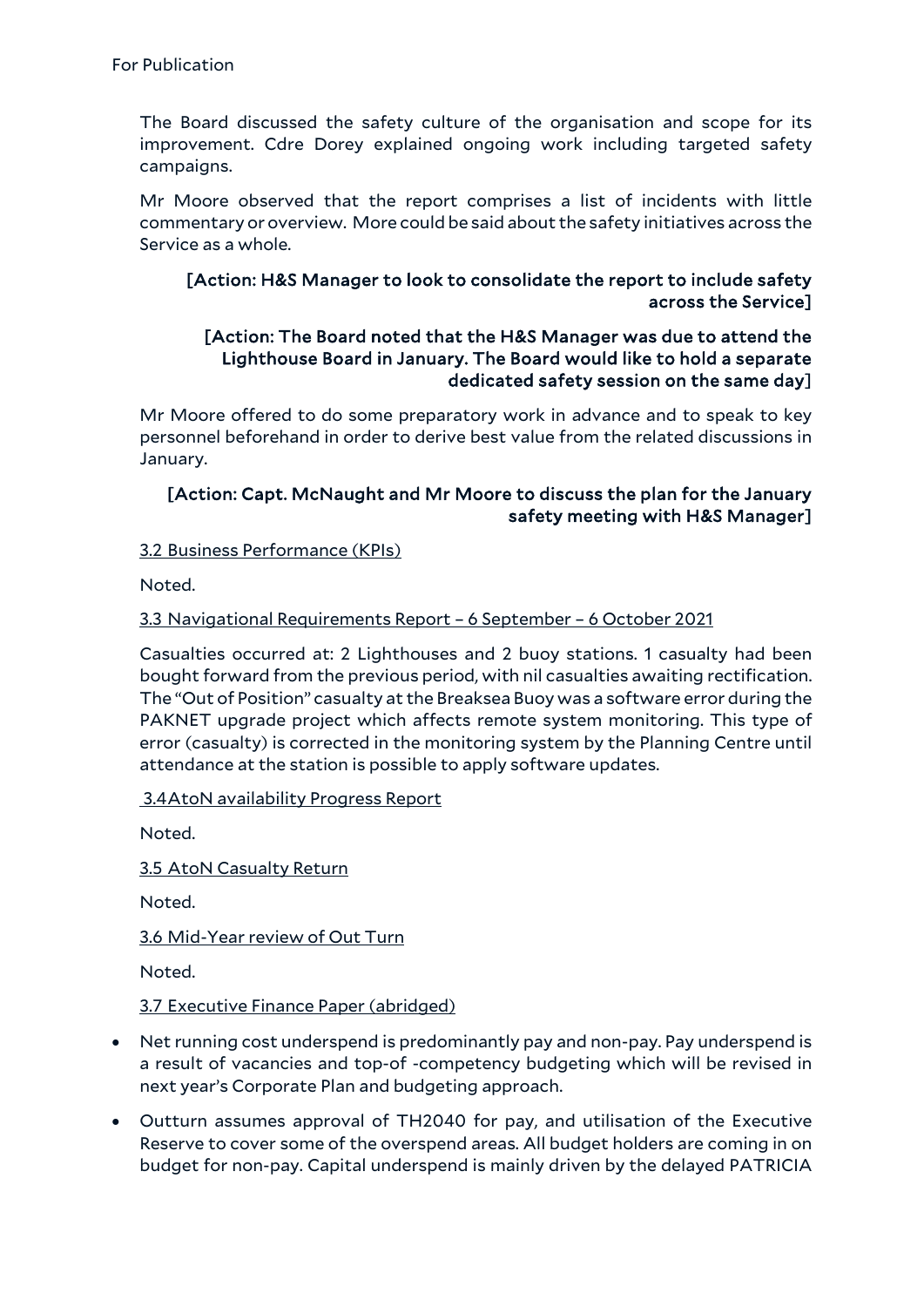reliability investment towards 2022/23, product shortages delaying IT projects, and capital risk. These are being effectively managed.

• The Finance Team has worked tirelessly on preparing the Corporate Plan 2022-27 and is gearing up for the imminent budgeting and key financial control audits.

3.7.1 Appendix 1 Budget Graphs Noted. 3.7.2 Appendix 1a Management Accounts Noted. 3.7.3 Appendix 2 Variance Noted. 3.7.4 Appendix 3 Capital Noted. 3.7.5 Appendix 4 Light Dues Noted. 3.7.6 Appendix 5 GRAD Noted. 3.7.7 Appendix 6 Commercial Noted. 3.7.8 Appendix 7 Procurement Noted. 3.7.9 Marine Gas Oil Usage and Spend Noted. 3.8 Executive Directors' Report (abridged) Noted. 3.9 Executive Directors' Report (unabridged) Noted. 3.10 Project Highlights Reports 3.10.1 Project Summary Dashboard Noted.

3.10.2 Vessel Replacement Project Highlight Report

The invitation to tender was published on 17 September. A Tender Submission briefing event for potential bidders who have passed the supplier questionnaire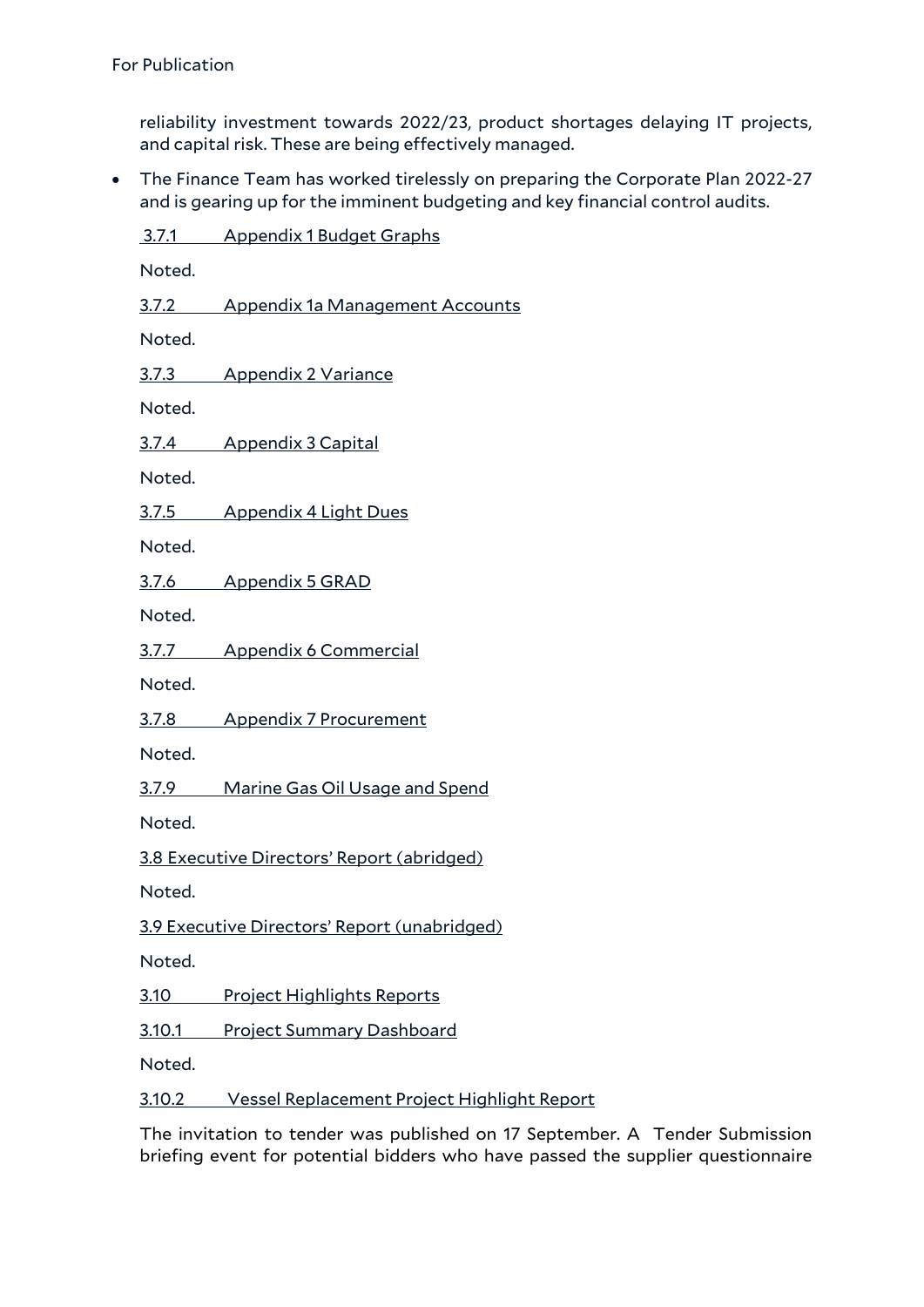was held on 11 October by virtual media. The cut-off date for return of their initial submissions is 5 January 2022.

## 3.10.3 Royal Sovereign Project Highlights

The supplier questionnaire was published on 24 September. Responses will be evaluated early in the New Year with a view to contract award in 2022 for removal of the structure no later than 2025.

## 3.10.4 PAKNET Project Highlight Report

The PAKNET project is well under way to integrate the new 4G or Iridium systems into some 60 monitored buoys, Lightvessels and Lighthouses. This project is occupying a lot of SVS and Engineering staff time and resources and has been delayed by parts availability and weather. Installations are however progressing with the emphasis on offshore rock stations, light vessels and buoys during the better weather.

#### 3.10.5 Overall Project Summary Report

The modernisation of the St Tudwal's Light is now complete and the new installation is currently being soak-tested. This places an LED light source within the optic and moves the solar panels to ground level for ease of maintenance.

The projects to modernise the aids to navigation at Lynmouth Foreland and St Catherine's are also in progress, with the emphasis on the removal of mercury and their associated optics, along with upgrades to their power and control systems.

# 4. GOVERNANCE

#### 4.1 Board Effectiveness Summary Report

The Board undertakes an annual review of its effectiveness, embracing how it meets its Articles of Constitution and Terms of Reference and how it discharges its statutory role effectively, having regard *inter alia* to its performance against IALA and other recommendations. As in previous years, the Board had reviewed its performance and effectiveness with the aid of the board evaluation questionnaire published by NAO: "*Unlocking your board's full potential*".

The Board considered a report summarising the feedback received in order to aid the Chief Executive in his role as Accounting Officer when he makes his annual report to the DfT Permanent Secretary. The overall report was positive, with some of the shortfalls being helpfully covered by a number of recommendations from the recent Board Governance audit by the Government Internal Audit Agency, which are in course of implementation.

#### 4.2 Corporate Risk Registers Report

Noted.

#### 4.2.1 Update Report on the Corporate Risk Register

The Board received the report on the current status of the risk registers. There followed a discussion about the treatment of supply chain on the CRR. It was felt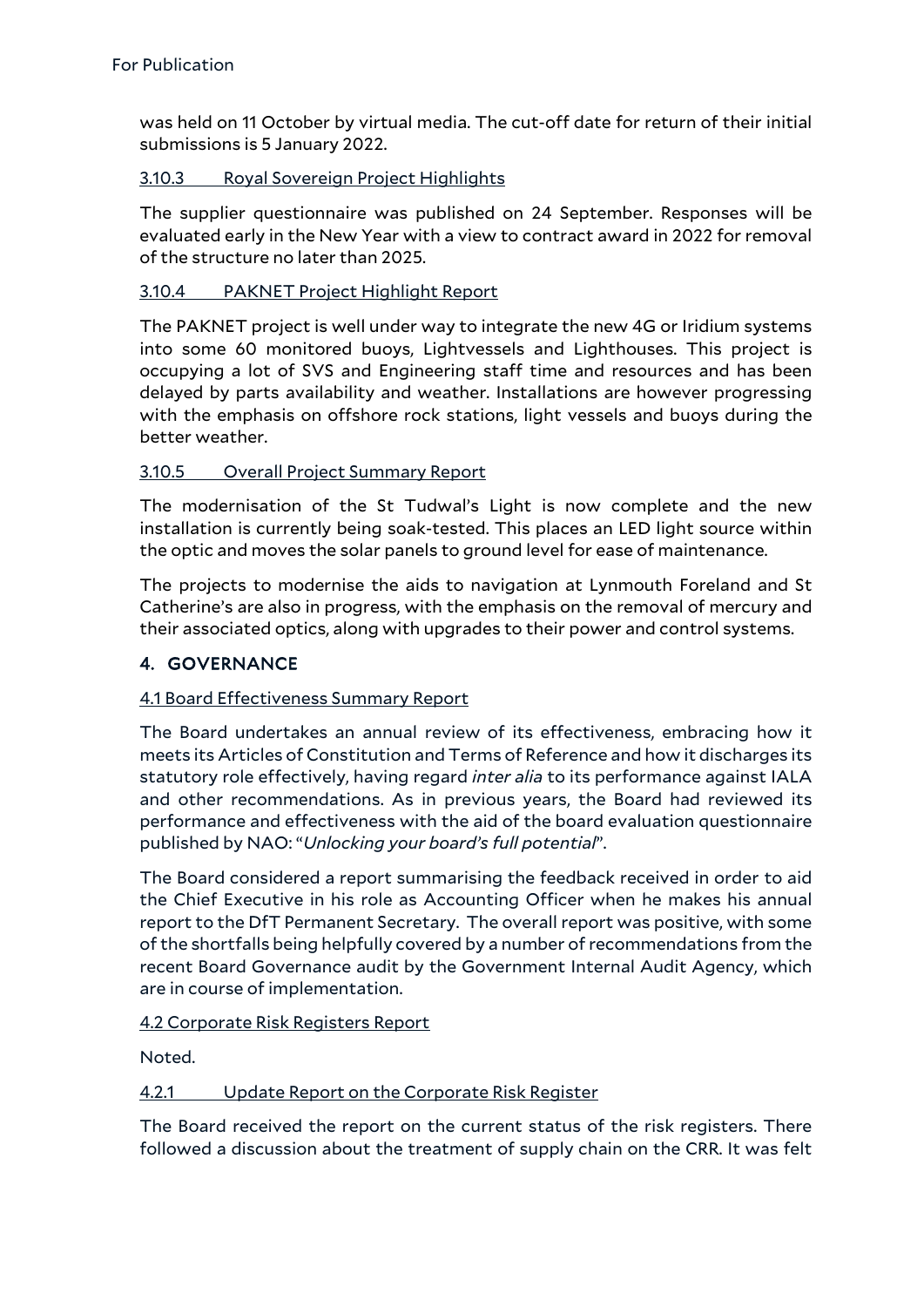that at this stage the risk is being well managed locally and that this was sufficient but the situation should be closely monitored.

4.2.2 CRR

Noted.

4.2.3 CRR Dashboard

Noted.

4.3 Policies for Approval

4.3.1 Procurement Inventory Policy

Approved.

4.3.2 Information Risk Policy

Approved.

4.3.3 Light Dues Collection Policy

Approved.

4.3.4 IT Security Policy

Approved.

4.3.5 IT Policy

Approved.

4.3.6 Fraud and Bribery Policy

Approved.

4.3.7 Financial Policy

Approved.

#### 4.4 Board Governance Audit Follow-up

Following the inception of the non-executive Chair position in February 2020, the Lighthouse Board commissioned an internal GIAA audit of its governance structures and processes. The GIAA Board Governance Review Internal Audit Report was presented to the Audit and Risk Assurance Committee on 14 September 2021 and was discussed by the Board on the same day. The Chair, Chief Executive (CEO) and Board Secretary subsequently met to discuss and propose ways to address the recommendations in the report (Annex 1). The Lighthouse Board discussed the Chair, CEO and Board Secretary's proposals at its meeting on 14 October and agreed a number of clarifications and changes.

The Board Secretary presented a report on follow-up actions. The Board accepted the recommendations in the report, which related to accountabilities, diversity, documentation and administrative support.

# [Action: Board Secretary – Update Board Handbook]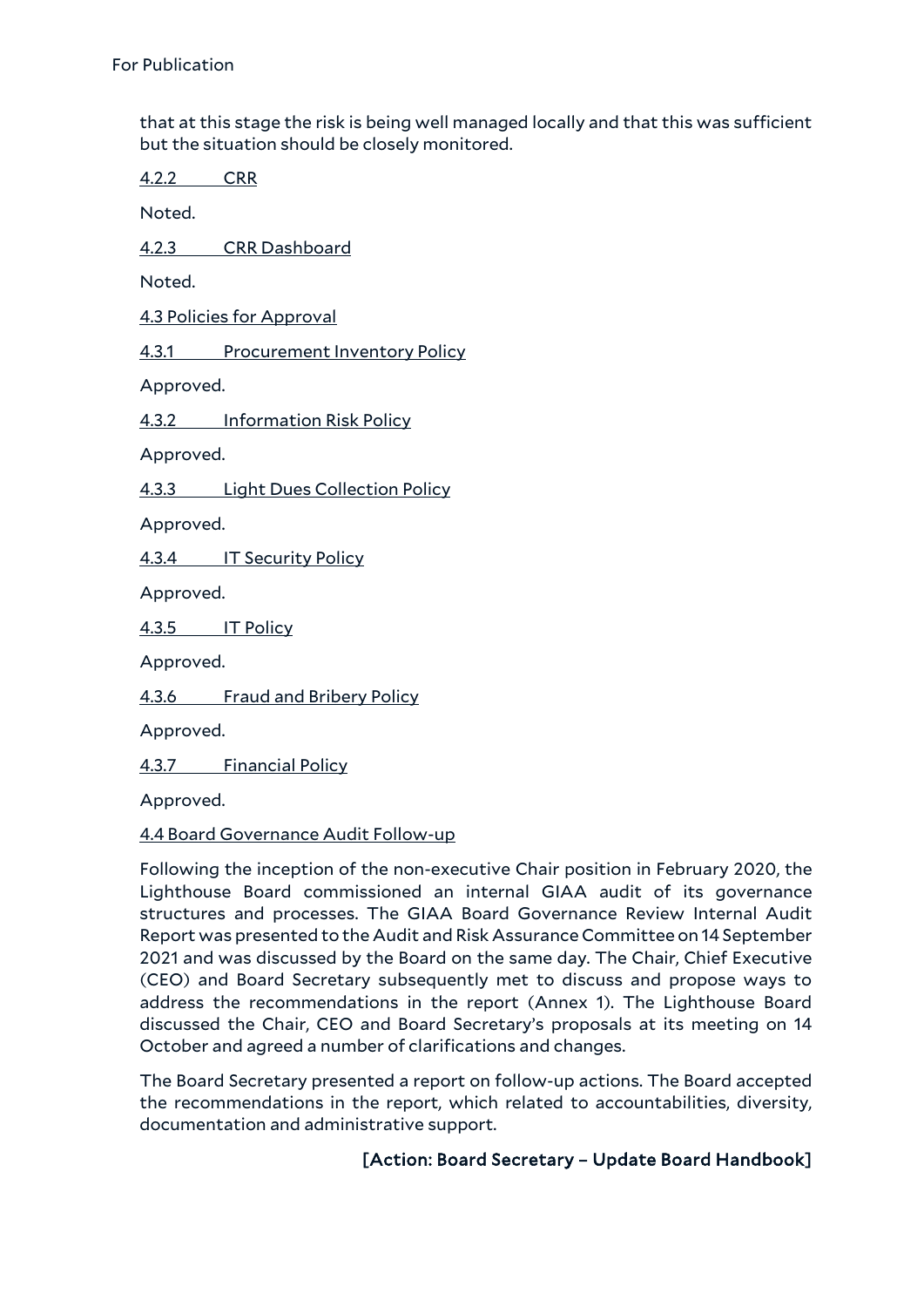#### 4.4.1 The Role of the Senior Independent Director (SID)

The Board noted an information paper on the role of the Senior Independent Director/ Lead Non-Executive Director in modern corporate governance.

## 5. ADMINISTRATION

5.1 Minutes of the Previous Meetings

5.1.1 Minutes of Lighthouse Board 14 September 2021

Approved for signature.

5.1.2 Minutes of Lighthouse Board 14 September 2021 for Publication

Approved for signature and publication.

5.2 Log of Actions.

Agreed.

5.3 ARAC Minutes 14 September 2021

The minutes of the Audit and Risk Assurance Committee on 14 September were noted as having been approved by the ARAC out of committee.

5.4 Board Development Objectives (presented in draft)

Agreed.

#### 5.5 Agenda Planning Template.

The cyclical list of agenda items was noted.

# 6. ANY OTHER BUSINESS

#### 6.1 TH2040

Mr Damen updated the Board on progress with the TH2040 business case which was adapted following DfT comments and has now gone forward to Cabinet Office for consideration/approval.

#### 6.2 Environmental Initiatives

The Board discussed the potential role that GRAD could play to help TH to meet the Government's net zero carbon ambitions. The Board agreed that it would be appropriate to use GRAD as the "intelligent customer".

The Board agreed that GRAD could have a role in investigating the development of propulsion technologies.

#### 6.3 OWEC

Cdr Hare agreed to circulate a brief paper on the latest developments in relation to OWEC to the Board out of committee.

# [Action: Cdr Hare to circulate a brief paper on OWEC to the Board out of committee]

6.4 Combined Boards Luncheon